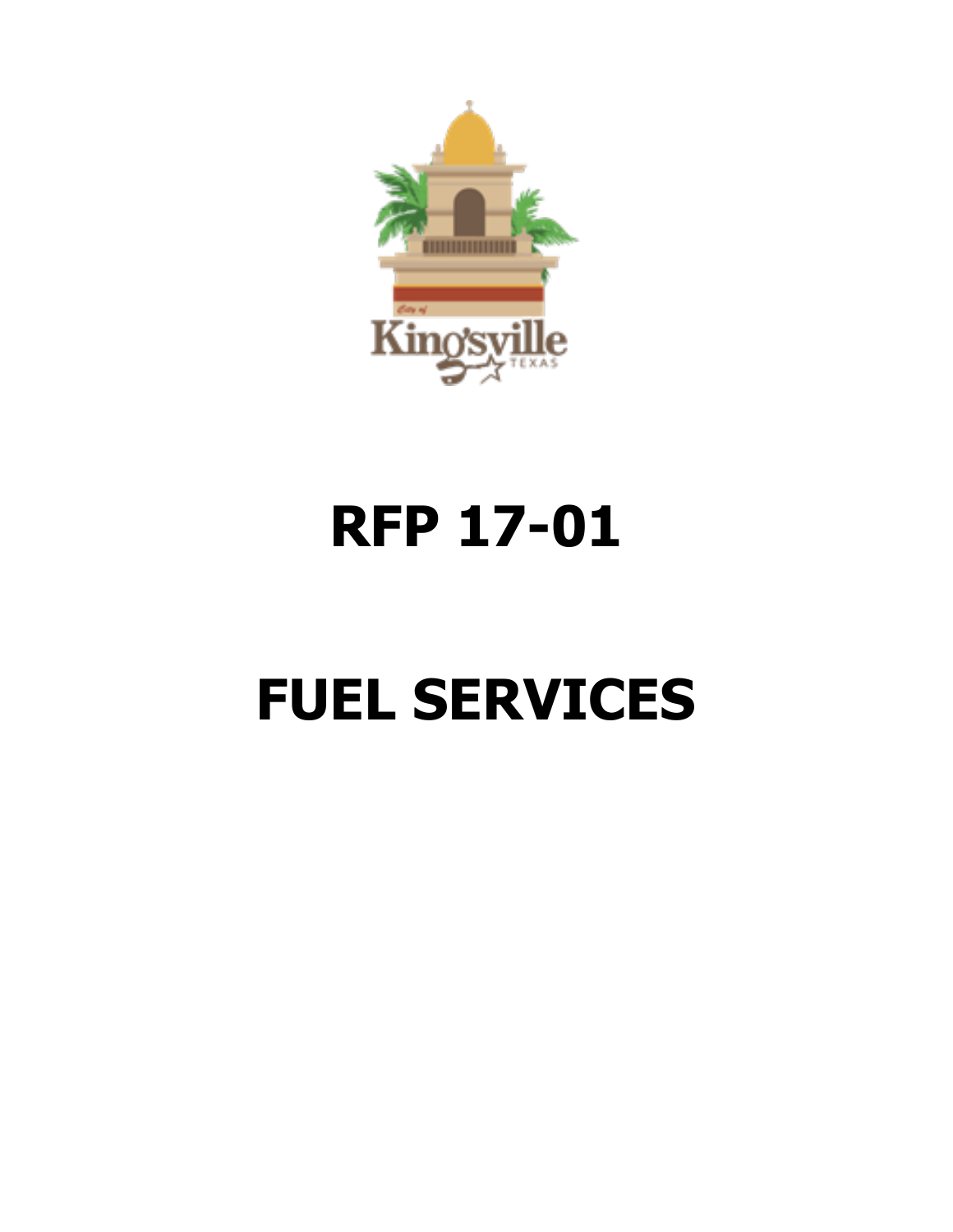## Request for Proposal RFP 17-01 Fuel Services

Return Bid to: Purchasing Department City of Kingsville 400 W. King Ave Kingsville, Texas 78363

#### **INSTRUCTIONS TO BIDDERS**

- 1. *Proposals are due in Purchasing Department no later than 1:30 p.m. on Tuesday, October 18, 2016*. The sealed envelope containing the completed bid should be marked legibly on the outside with the bid number and the description of the item to be bid as shown on the cover sheet of this Invitation to Bid. If submitting your bid by express mail, please place the bid in a separate sealed envelope inside the carrier's envelope.
- 2. The bidder shall sign and date his bid where shown in the signature block. The person signing the bid must have the authority to bind the firm in a contract. Bids which are not signed where indicated may be rejected.
- 3. All bids must be received at the Purchasing Department located at 400 W. King Ave., Kingsville, Texas 78363, by the deadline shown on the cover sheet of this Invitation to Bid. Bids received after the deadline shall be considered void and unacceptable. The City of Kingsville is not responsible for lateness or non-delivery of mail, carrier, etc. The proposal will be date/time stamped in the Purchasing Department when received and this will be considered to be the official time of receipt.
- 4. Bids must be submitted on the "Specifications and Bid Forms" included for that purpose in this Invitation to Bid.

#### 5. **Facsimile or internet transmittals** *will not* **be accepted.**

- 6. The City of Kingsville, Texas, reserves the right to reject any or all products and/or services covered in this Invitation to Bid and to waive informalities or defects in bids or to accept such bids as it shall deem to be in the best interests of the City of Kingsville.
- 7. Proposals cannot be altered or amended after submission deadline. Any interlineation, alteration or erasure made before opening time must be initialed by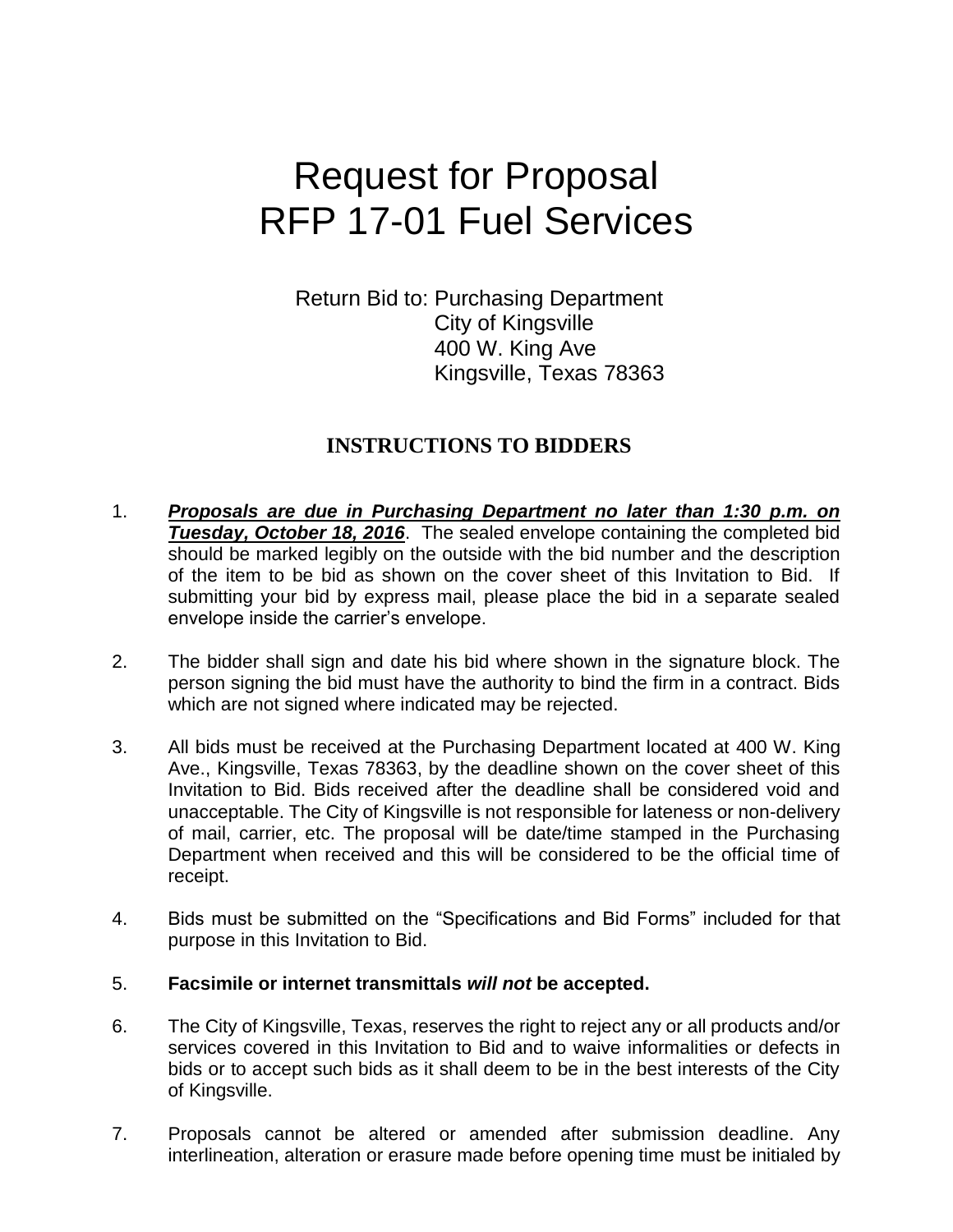the signer of the bid, guaranteeing authenticity.

8. A proposal may not be withdrawn or canceled by the bidder without the permission of the City for a period of ninety (90) days following the date designated for the receipt of bids, and bidder so agrees upon submittal of his bid.

#### 9. **The City of Kingsville is exempt by law from payment of Texas Sales Tax and Federal Excise Tax.**

- 10. All delivery and freight charges (FOB City of Kingsville designated location) are to be included in the bid price.
- 11. All bids meeting the intent of this Invitation to Bid will be considered for award. Bidders taking exception to specifications, or offering substitutions, shall state these exceptions in the section provided on the Bid Form or by attachments as part of the bid. The absence of such a list shall indicate that the bidder has not taken exceptions, and the City shall hold the bidder responsible to perform in strict accordance with the specifications of this invitation. The City of Kingsville reserves the right to accept any, all, or none of the exception(s)/substitution(s) deemed to be in the best interest of the City.
- 12. Any reference to model/make/manufacturer used in bid specifications is descriptive, not restrictive. It is used to indicate the type and quality desired. Bids on items of like quality will be considered unless indicated by stating no substitutions allowed.
- 13. Any interpretations, corrections or changes to this Invitation to Bid and specifications will be made by addenda. Sole issuing authority of addenda shall be vested in the City of Kingsville Director of Purchasing. Addenda will be sent to all who are known to have received a copy of this Invitation to Bid. Bidders shall acknowledge receipt of all addenda on the sealed envelope containing their bid.
- 14. Bid must comply with all applicable federal, state, county and local laws concerning these types of goods and services.
- 15. Design, strength and quality of materials must conform to the highest standards of manufacturing practice.
- 16. Bidders must supply with their bid, a list of at least three (3) references where like goods have been supplied by their firm. Include name of firm, address, telephone number and name of representative. Failure to provide this information may result in rejection of bid.
- 17. The apparent silence of these specifications as to any detail or to the apparent omission of a detailed description concerning any point shall be regarded as meaning that only the best commercial practices are to prevail. All interpretations of these specifications shall be made on the basis of this statement.
- 18. Section 176.006 of the Texas Local Government Code requires a bidder/vendor to file a conflict of interest questionnaire if the vendor has a business relationship with the City and has:

(a) an employment or other business relationship with an officer or an officer's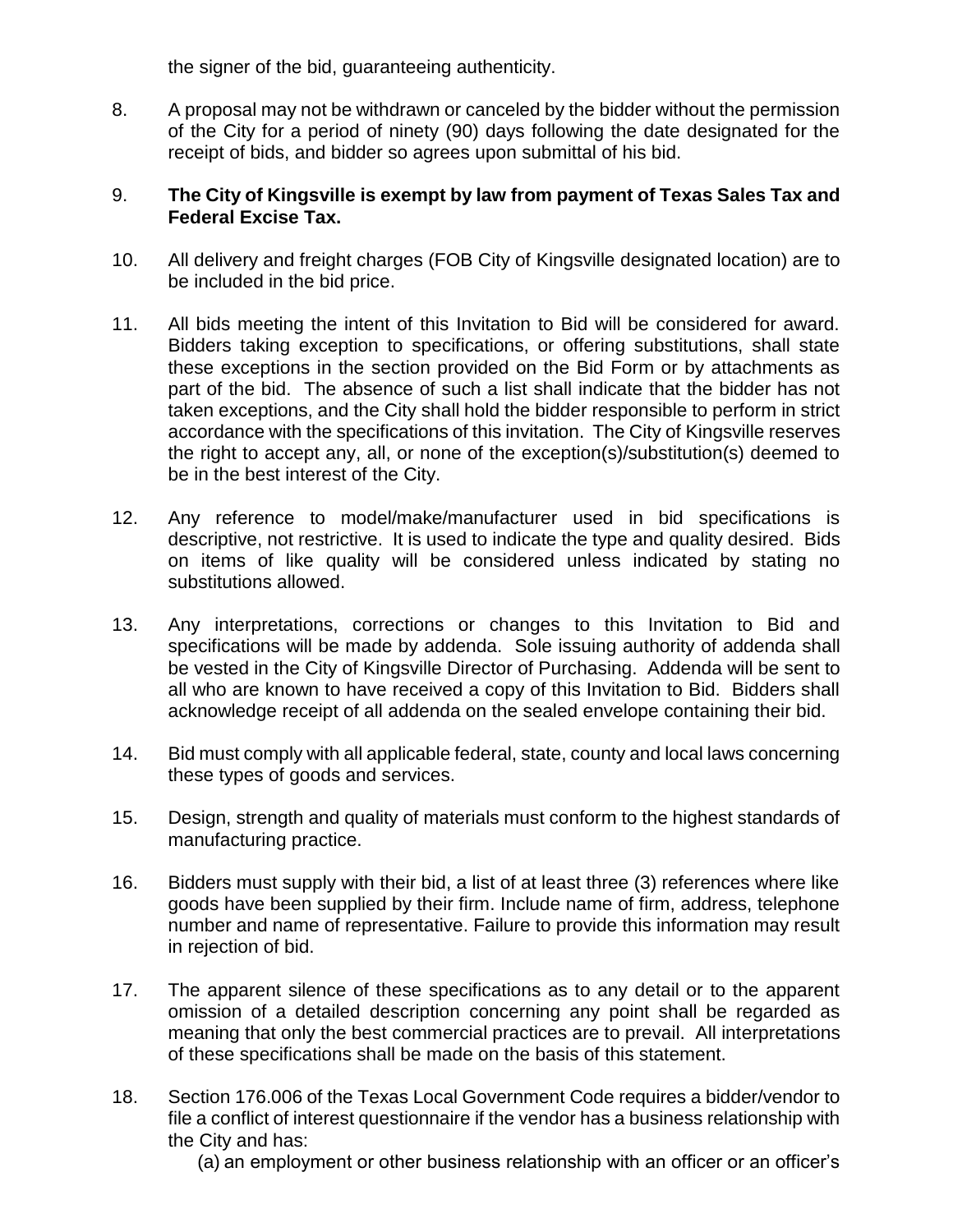family member that results in that person receiving taxable income that is more than \$2,500 in the preceding twelve months; or

(b) has given an officer or an officer's family member one or more gifts totaling more than \$250 in the preceding twelve months.

A vendor/bidder is required to file a questionnaire not later than the seventh business day after the later of the following:

- (a) the date the vendor begins discussions or negotiations to enter into a contract with the City or submits an application or response to a bid proposal; or
- (b) the date the vendor becomes aware of a relationship or gives a gift to an officer or officer's family member.

State law requires that a vendor file an updated questionnaire with the City Secretary's office annually, before September  $1<sup>st</sup>$ , and or not later than the  $7<sup>th</sup>$ business day after the date the originally filed questionnaire becomes incomplete or inaccurate

#### 19. *The bid opening is scheduled to be held in the Purchasing Department located at 400 W. King Ave, Kingsville, Texas at 1:30 p.m., Tuesday, October 18, 2016. Each bidder is invited to attend.*

*The City of Kingsville reserves the right to award bids on a lump sum or unit price*  **basis, whichever is in the best interest of the City. The City of Kingsville reserves** *the right to split the bid between bidders on individual prices.*

*The City of Kingsville is aware of the time and effort you expend in preparing and submitting bids to the City. Please let us know of any bid requirement causing you difficulty in responding to our Invitation to Bid. We want to facilitate your participation so that all responsible vendors can compete for the City's business. Awards should be made approximately two to six weeks after the opening date. To obtain bid results, please contact us.*

*If you have any questions regarding this bid, please contact the City of Kingsville Purchasing Department at (361) 595-8025.*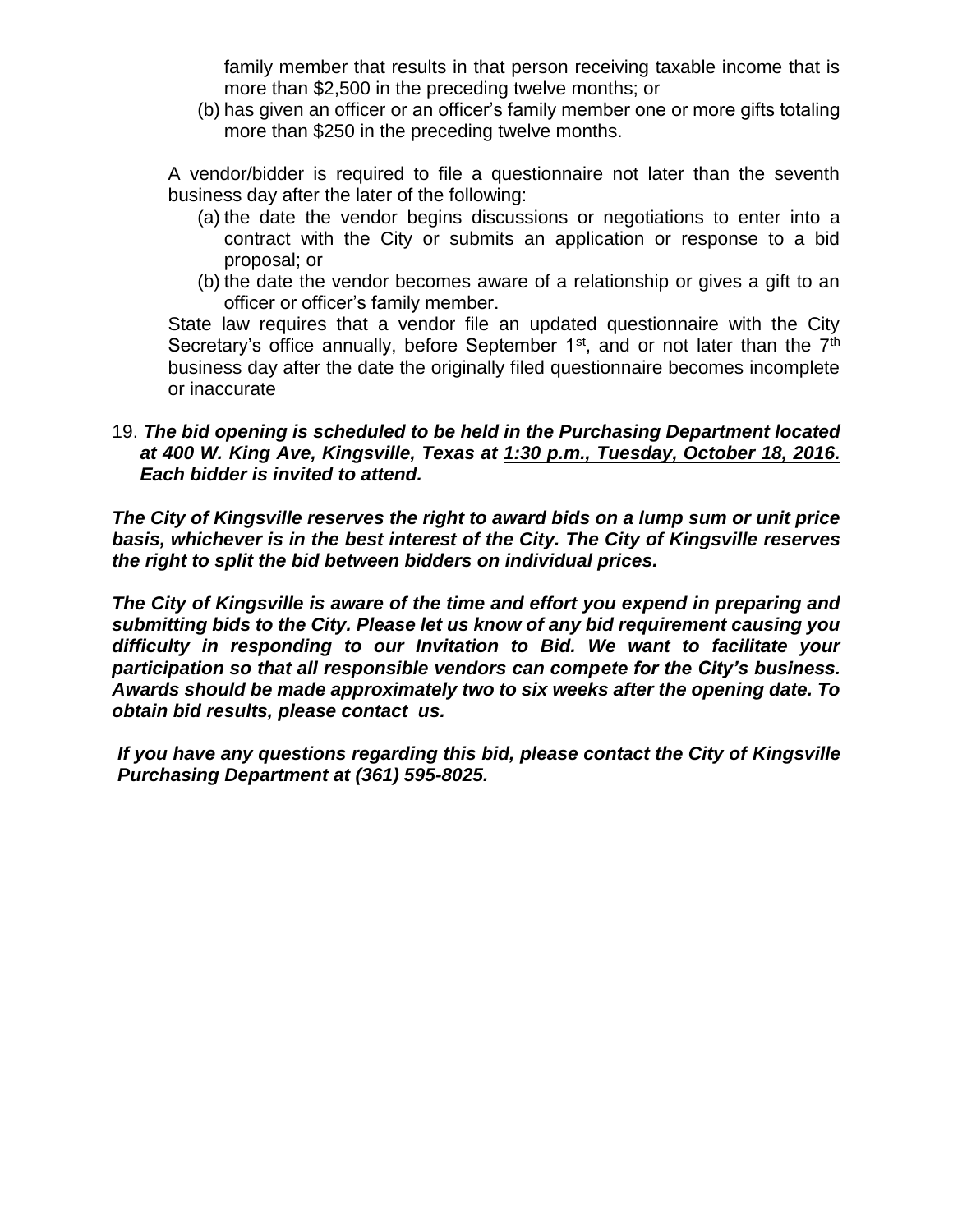The intent of this bid is to establish a contract for the purchase of on-site fuel (gasoline and diesel) services for the City of Kingsville, Texas on an as-needed basis. The contract will commence in October 2016 and continue through September 30, 2017. The City reserves the right to extend the contract for two (2) additional two-year periods if agreeable by both parties.

During this contract period, prices may be adjusted based on market values. The price per gallon for each fuel type shall be based on the actual unbranded rack cost as detailed in the daily Oil Price Information Service (OPIS) report for that day's delivery.

The City of Kingsville currently has three (3) 6,000 gal underground tanks (two (2) Diesel tanks and one (1) gasoline tank) located at the Public Works yard, 1300 E Corral, Kingsville, Texas, thirteen (13)) generators and several small tanks located throughout the City. Information for each tank and generator is shown in **Exhibit A.** The City reserves the right to add or delete locations as the City's inventory of tanks and generators changes. Estimated bulk usage at Public Works is approximately 100,000 gallons per type of fuel per year. There is no guarantee of usage and it will vary monthly as well as annually.

All questions regarding this bid shall be in writing and should be directed to the City of Kingsville's Director of Purchasing by e-mail to [dmason@cityofkingsville.com.](mailto:dmason@cityofkingsville.com) Deadline for questions shall be October 11, 2016 at 12:00 P.M. CST.

**Please note that this bid will be awarded on the basis of "best value".** The award to the successful bidder will be determined by best value to the City of Kingsville as allowed by Chapter 252 of the Local Government Code. The following criteria will be considered when selecting a vendor:

- 1. Cost; 60%
- 2. Qualifications/Experience/References; 10%
- 3. Delivery Time; 10%
- 4. Quality of administrative process in place to support contract; 10%
- 5. Compliance with terms and specifications of the Invitation to Bid; 10%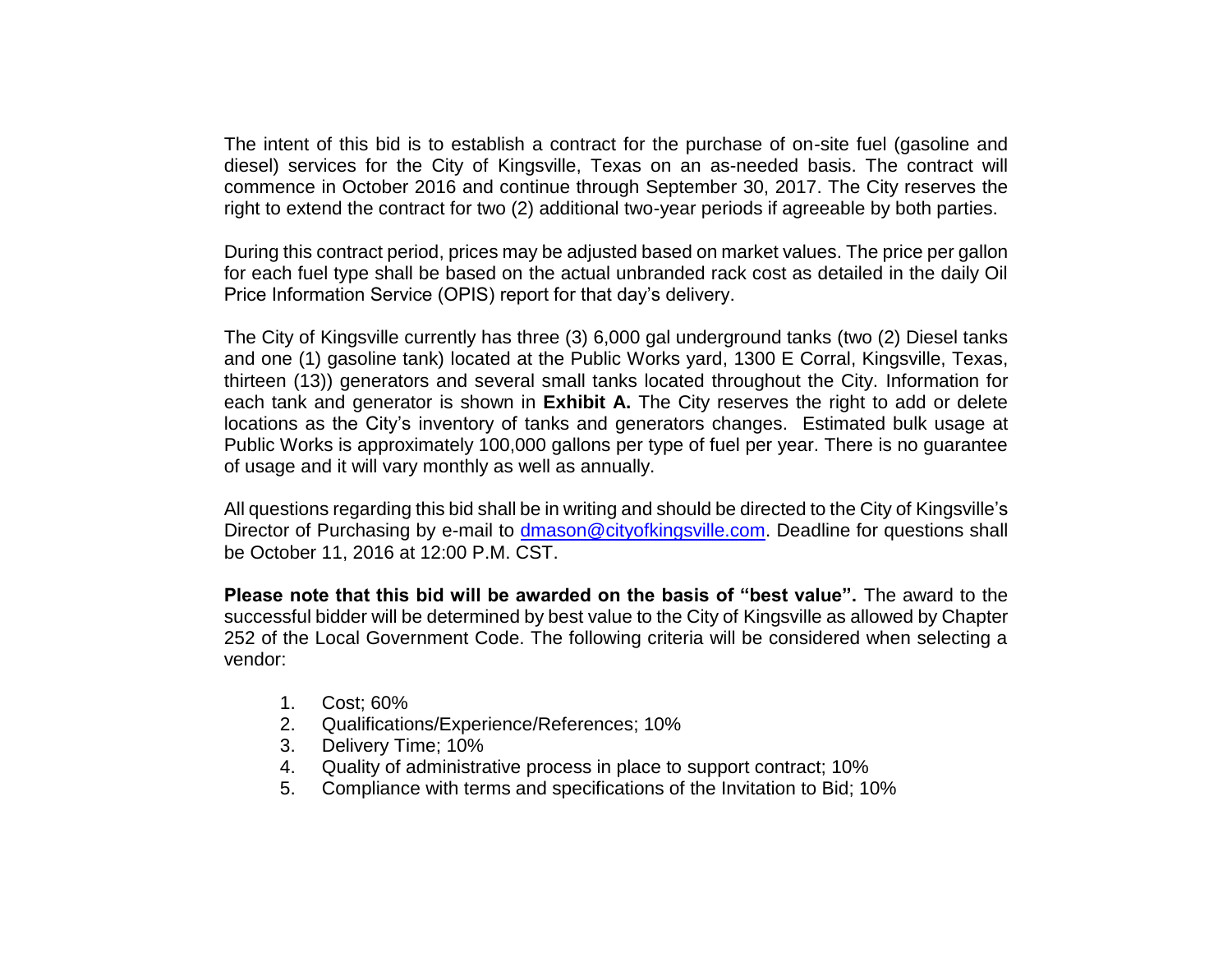A successful bidder must meet the following minimum requirements:

- 1. Have adequate financial resources, or the ability to obtain such resources as required;
- 2. Have proof of financial responsibility in the event of a hazardous spill (as required by the TCEQ/EPA);
- 3. Have a satisfactory record of performance;
- 4. Have a satisfactory record of integrity and ethics; and
- 5. Be otherwise qualified and eligible to receive an award.

The City of Kingsville requests representation sufficient to determine the bidder's ability to meet these minimum standards listed above.

### **SPECIFICATIONS**

*Can you* 

|                                                                                                                                                                                                                                                                                                                                                                                                                   | Gan you<br>Comply? |    |
|-------------------------------------------------------------------------------------------------------------------------------------------------------------------------------------------------------------------------------------------------------------------------------------------------------------------------------------------------------------------------------------------------------------------|--------------------|----|
| <b>FUEL</b>                                                                                                                                                                                                                                                                                                                                                                                                       | <b>YES</b>         | ΝO |
| All fuel delivered under this contract shall be high quality volatile<br>hydrocarbon fuels free from any foreign substances or water, or any<br>alcohol additives or extenders which may damage vehicles or equipment<br>or contaminate storage tanks. All fuels sold under this contract shall be of<br>the same quality or better than that which is available to the general public<br>through retail outlets. |                    |    |
| <b>FUEL CHARGES</b>                                                                                                                                                                                                                                                                                                                                                                                               | <b>YES</b>         | NΟ |
| Prices quoted shall include all costs associated for delivering and<br>dispensing motor fuels to on premise sites. The price per gallon to be<br>charged to the City shall be determined in the following manner:<br>1. Price per gallon. The price per gallon for each fuel type shall                                                                                                                           |                    |    |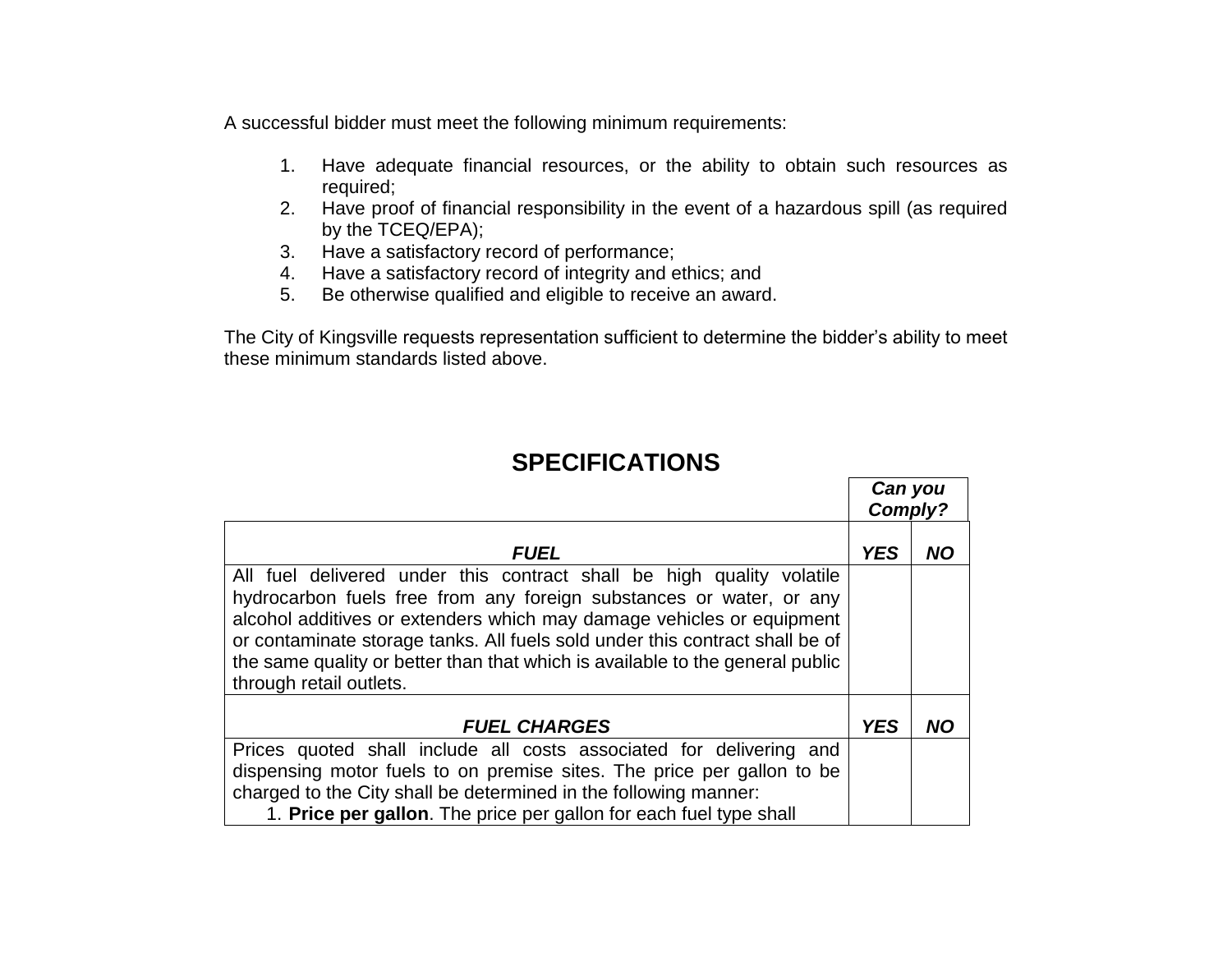| be based on the actual unbranded rack cost as detailed in the<br>daily Oil Price Information Service (OPIS) report for that day's<br>delivery. (Vendor shall supply with each invoice a copy<br>of the corresponding OPIS for each delivery.)<br>2. Mark up. Vendor mark-up (price per gallon) for delivering<br>fuel.<br>3. Applicable taxes and Federal and State fees. The City is<br>exempt from Federal and local motor fuel taxes.<br>4. Service Fee. Any additional fees associate with delivering fuel. |            |           |
|-----------------------------------------------------------------------------------------------------------------------------------------------------------------------------------------------------------------------------------------------------------------------------------------------------------------------------------------------------------------------------------------------------------------------------------------------------------------------------------------------------------------|------------|-----------|
| <b>FUEL REQUIREMENTS</b>                                                                                                                                                                                                                                                                                                                                                                                                                                                                                        | <b>YES</b> | <b>NO</b> |
| The successful bidder shall make compensation for change in<br>1 <sub>1</sub><br>temperature of fuel at loading at the time the fuel was unloaded<br>into the transport and must show the correction and adjustment<br>made in gallons delivered to each location using 60° F as the<br>normal temperature reading. Delivery slips reflecting gross gallons<br>temperature and adjusted gallons shall be available at time of<br>delivery.                                                                      |            |           |
|                                                                                                                                                                                                                                                                                                                                                                                                                                                                                                                 |            |           |
| 2.<br>fuels shall meet or<br>All<br>exceed federal<br>and<br>state<br>motor<br>specifications as determined by ASTM test methods.                                                                                                                                                                                                                                                                                                                                                                               |            |           |
| 3.<br>Extreme care shall be taken by the contractor to avoid fuel spills.<br>The delivery vehicle shall be attended at all times during fuel off-<br>loading. Any costs incurred as a result of fuel spills due to<br>negligence on the part of the contractor, its agents or employees,<br>or due to equipment malfunction shall be borne by the contractor.                                                                                                                                                   |            |           |
| <b>PRODUCT SPECIFICATIONS</b>                                                                                                                                                                                                                                                                                                                                                                                                                                                                                   | <b>YES</b> | <b>NO</b> |
| Fuel to be supplied under this contract shall meet the following<br>specifications:                                                                                                                                                                                                                                                                                                                                                                                                                             |            |           |
|                                                                                                                                                                                                                                                                                                                                                                                                                                                                                                                 |            |           |

 Regular Unleaded Gasoline: ASTM Designated D439 (most recent issue) with minimum octane rating of 87 (RtM/2 method).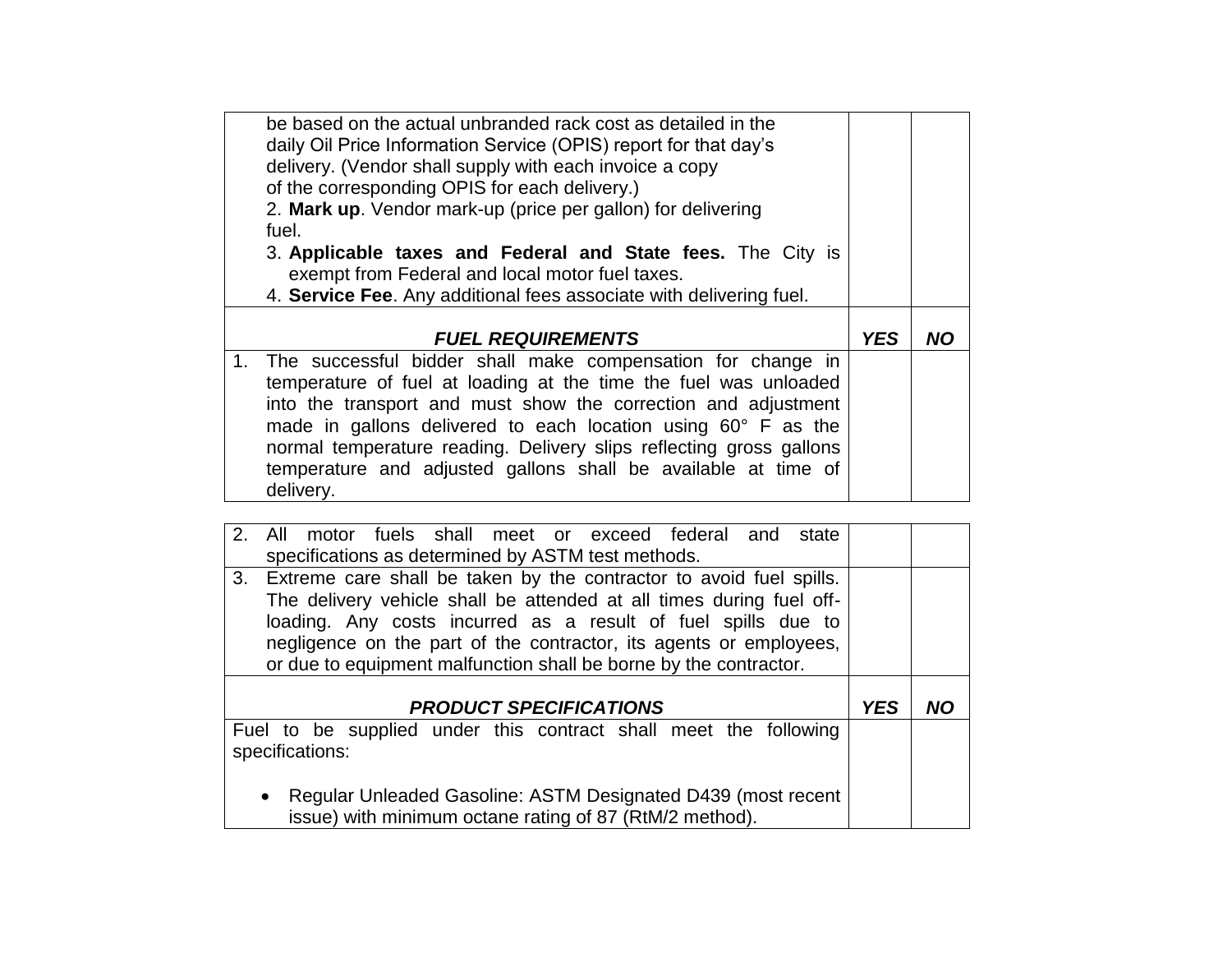| • Grade 2-0 Diesel Fuel: ASTM Designated D975 (most recent issue)<br>with a minimum cetane number of 40.  |            |           |
|-----------------------------------------------------------------------------------------------------------|------------|-----------|
| • Texas Dyed Diesel Fuel: ASTM Designated D975 (most recent<br>issue) with a minimum cetane number of 40. |            |           |
| There shall be no more than ten (10%) percent ethanol or five (5%) percent                                |            |           |
| methanol mixture as allowed by Federal law. Bidder shall be able to certify                               |            |           |
| that no additional alcohol has been added after they have taken receipt of<br>the fuel from the terminal. |            |           |
|                                                                                                           |            |           |
| <b>INSURANCE REQUIREMENTS</b>                                                                             | <b>YES</b> | NΟ        |
| Successful bidder will be required to sign the attached sample<br>"Service                                |            |           |
| Agreement" and comply with all insurance requirements therein.                                            |            |           |
|                                                                                                           |            |           |
| <b>MATERIAL SAFETY DATA SHEETS</b>                                                                        | <b>YES</b> | <b>NO</b> |
| Upon award, the successful bidder shall supply each participating entity a                                |            |           |
| copy of all applicable Material Safety Data Sheets for the each fuel being                                |            |           |
| delivered to the respective locations.                                                                    |            |           |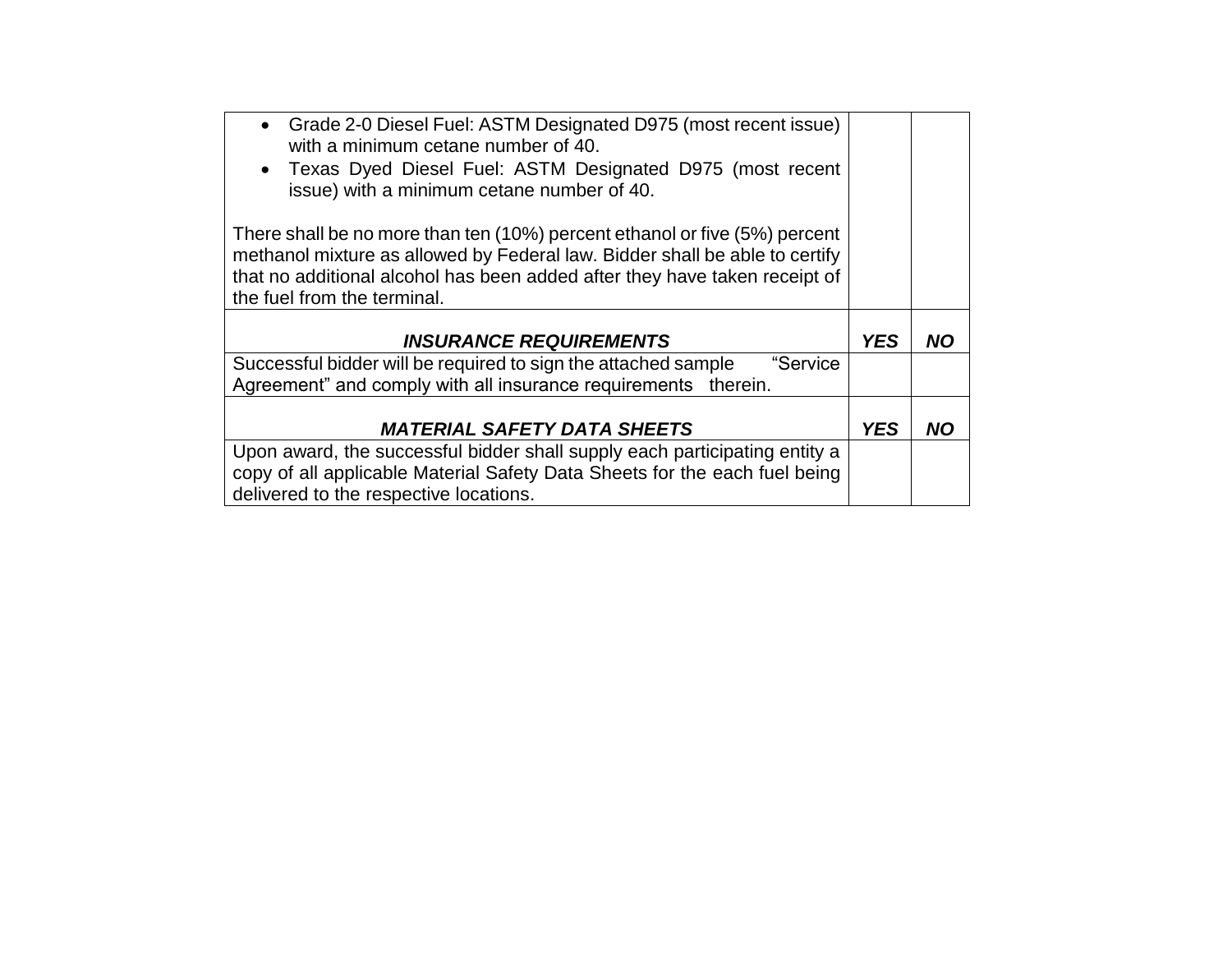## **BID FORM**

**All transport, loading and other fees shall be included in the prices set forth below.** Please state mark-up or mark-down (indicate + or -) based on OPIS prices for the following:

| <b>Description</b>                                                                | $+$ or $-$<br>based on OPIS<br>price per gallon | <b>Taxes if</b><br><b>Applicable</b> |
|-----------------------------------------------------------------------------------|-------------------------------------------------|--------------------------------------|
| Regular unleaded gasoline as specified herein<br>>5000 gal to Public Works (Bulk) |                                                 | $\frac{1}{2}$<br>gallon              |
| Grade 2-0 Diesel as specified herein<br>>5000 gal to Public Works (Bulk)          |                                                 | $\mathcal{S}$<br>gallon              |
| Regular unleaded gasoline as specified herein<br><5000 gal to various locations   |                                                 | $\mathbb{S}$<br>gallon               |
| Grade 2-0 Diesel as specified herein<br><5000 gal to various locations            |                                                 | $\mathbb{S}$<br>gallon               |
| Texas Dyed Diesel<br><5000 gal to various locations                               |                                                 | \$<br>gallon                         |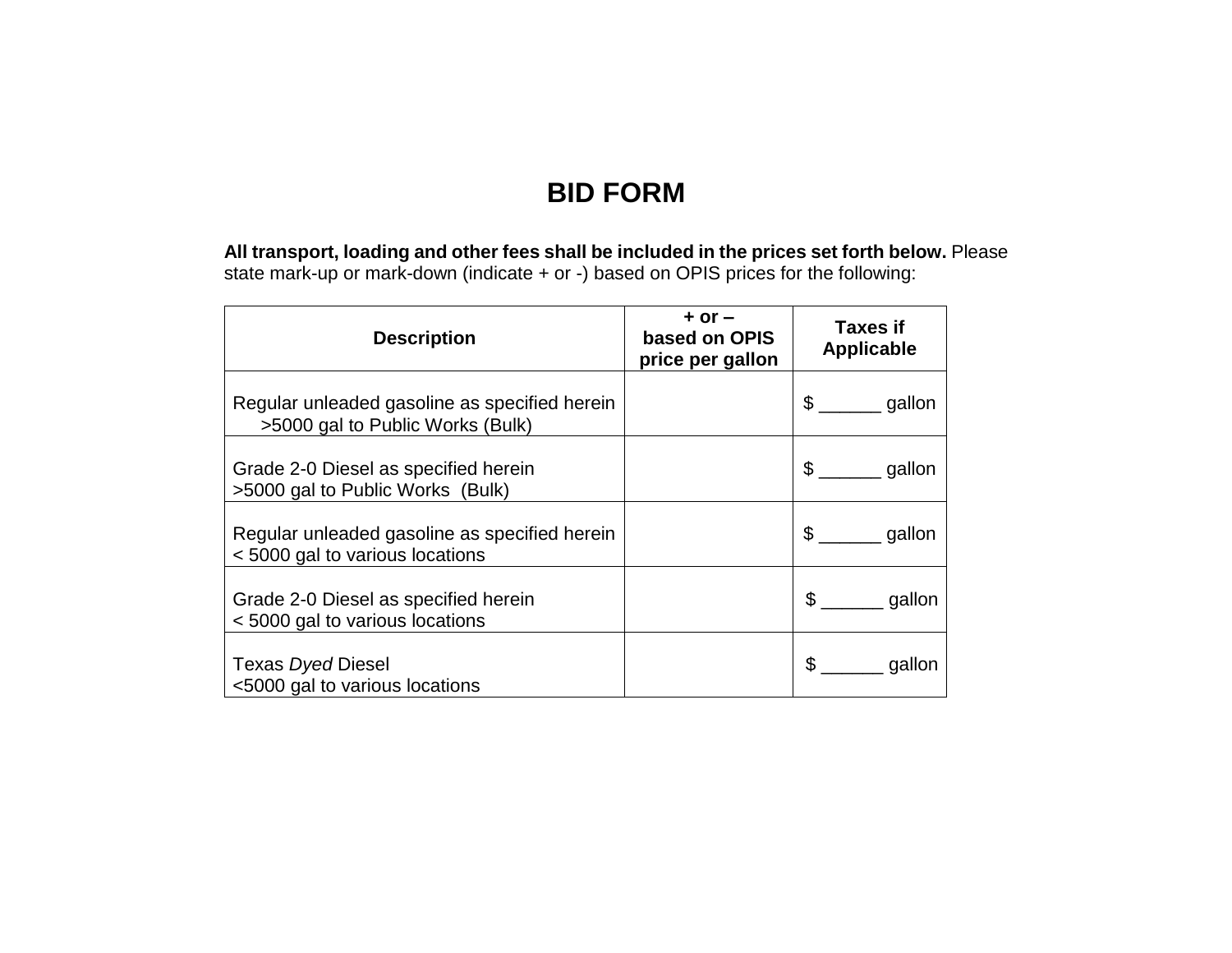#### **BID FORM PAGE 2**

List additional fees associated with delivering fuel that are not listed  $1<sub>1</sub>$ above.  $2.$ State length of time necessary to deliver fuel once notified by the City. The fuel  $3<sub>1</sub>$ Principle location from which fuel will be delivered from: <u> 1989 - Johann John Harry Harry Harry Harry Harry Harry Harry Harry Harry Harry Harry Harry Harry Harry Harry</u> Procedures for placing an order:  $4.$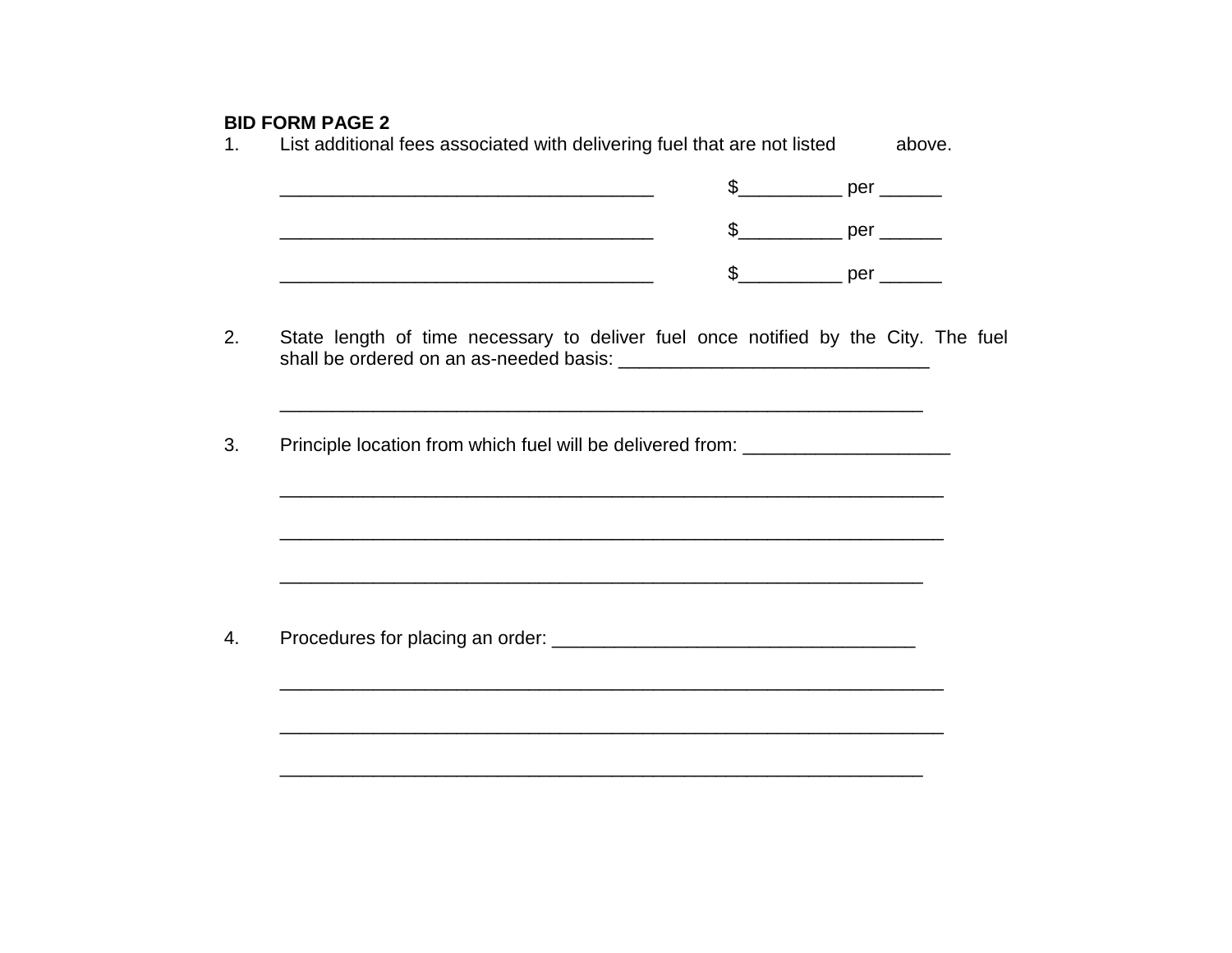#### **BID FORM PAGE 3**

5. Procedure and timing of invoicing for a shipment: \_\_\_\_\_\_\_\_\_\_\_\_\_\_\_\_\_\_\_\_\_\_\_\_\_\_\_

8. Attach a typical analysis sheet for each type of fuel, based on actual test results, showing the properties of the fuels.

\_\_\_\_\_\_\_\_\_\_\_\_\_\_\_\_\_\_\_\_\_\_\_\_\_\_\_\_\_\_\_\_\_\_\_\_\_\_\_\_\_\_\_\_\_\_\_\_\_\_\_\_\_\_\_\_\_\_\_\_\_\_\_\_

\_\_\_\_\_\_\_\_\_\_\_\_\_\_\_\_\_\_\_\_\_\_\_\_\_\_\_\_\_\_\_\_\_\_\_\_\_\_\_\_\_\_\_\_\_\_\_\_\_\_\_\_\_\_\_\_\_\_\_\_\_\_\_\_

\_\_\_\_\_\_\_\_\_\_\_\_\_\_\_\_\_\_\_\_\_\_\_\_\_\_\_\_\_\_\_\_\_\_\_\_\_\_\_\_\_\_\_\_\_\_\_\_\_\_\_\_\_\_\_\_\_\_\_\_\_\_\_\_

9. Provide an accurate experience record including the names, contact person, address, email address and telephone numbers of at least three (3) governmental entities who are currently using your company's fuel services. If no governmental entities are using your company for fuel services, please provide non-governmental sources.

| <b>Entity/Company Name</b><br>& Address | <b>Contact Person</b> | Phone # | <b>Email Address</b> | # of<br>Years |
|-----------------------------------------|-----------------------|---------|----------------------|---------------|
|                                         |                       |         |                      |               |
|                                         |                       |         |                      |               |
|                                         |                       |         |                      |               |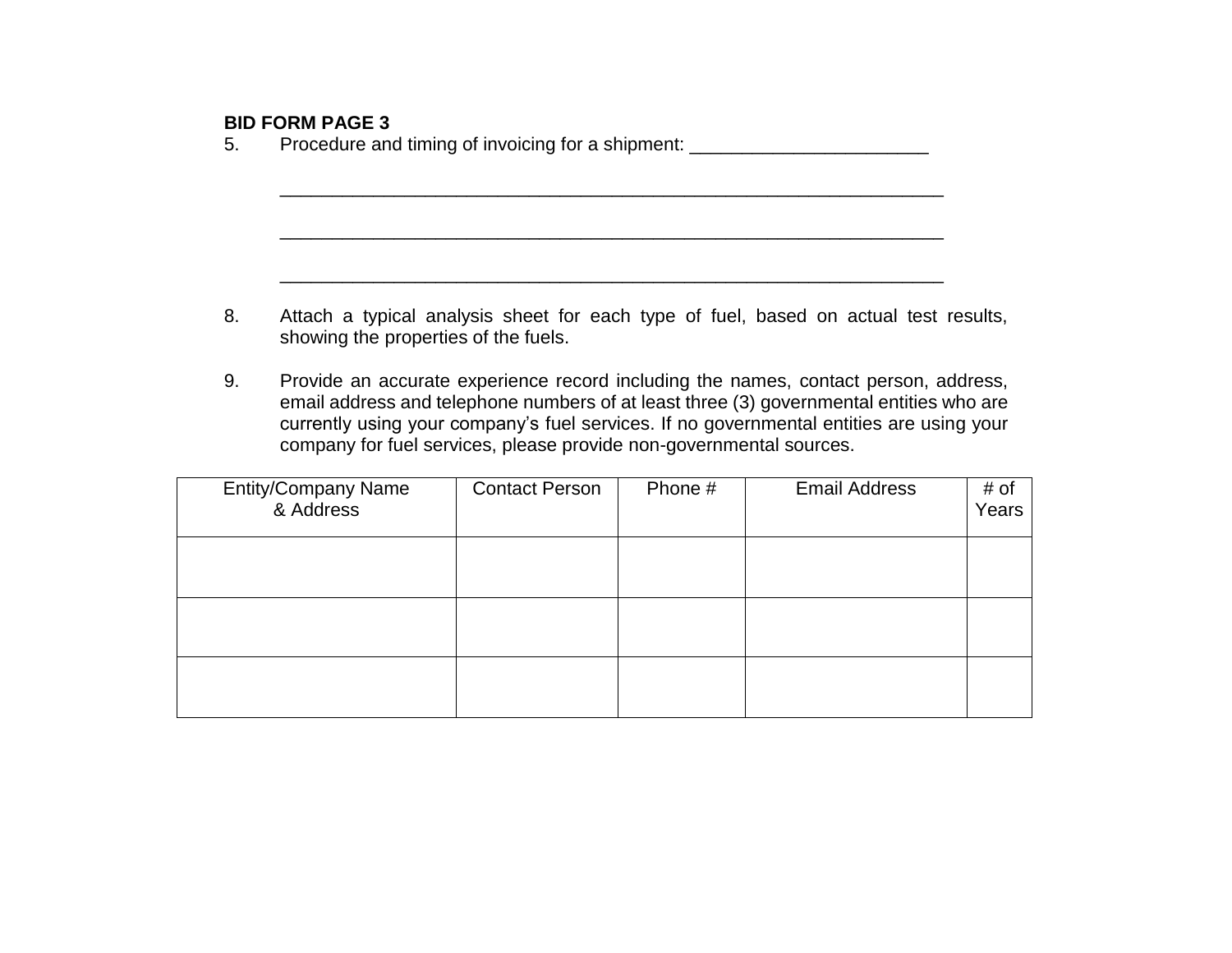## **BID FORM PAGE 4**

**.**

#### **EXCEPTIONS TAKEN BY BIDDER**

## **BIDDER INFORMATION**

| <b>Company Name</b>                     |  |
|-----------------------------------------|--|
| <b>Mailing Address</b>                  |  |
| <b>Physical Address</b>                 |  |
| City, State, Zip Code                   |  |
| <b>Telephone Number</b>                 |  |
| <b>Fax Number</b>                       |  |
| <b>Email Address</b>                    |  |
| <b>Tax Identification Number</b>        |  |
| <b>Signature of Authorized Agent</b>    |  |
| <b>Printed Name of Authorized Agent</b> |  |
| <b>Title</b>                            |  |
| <b>Date</b>                             |  |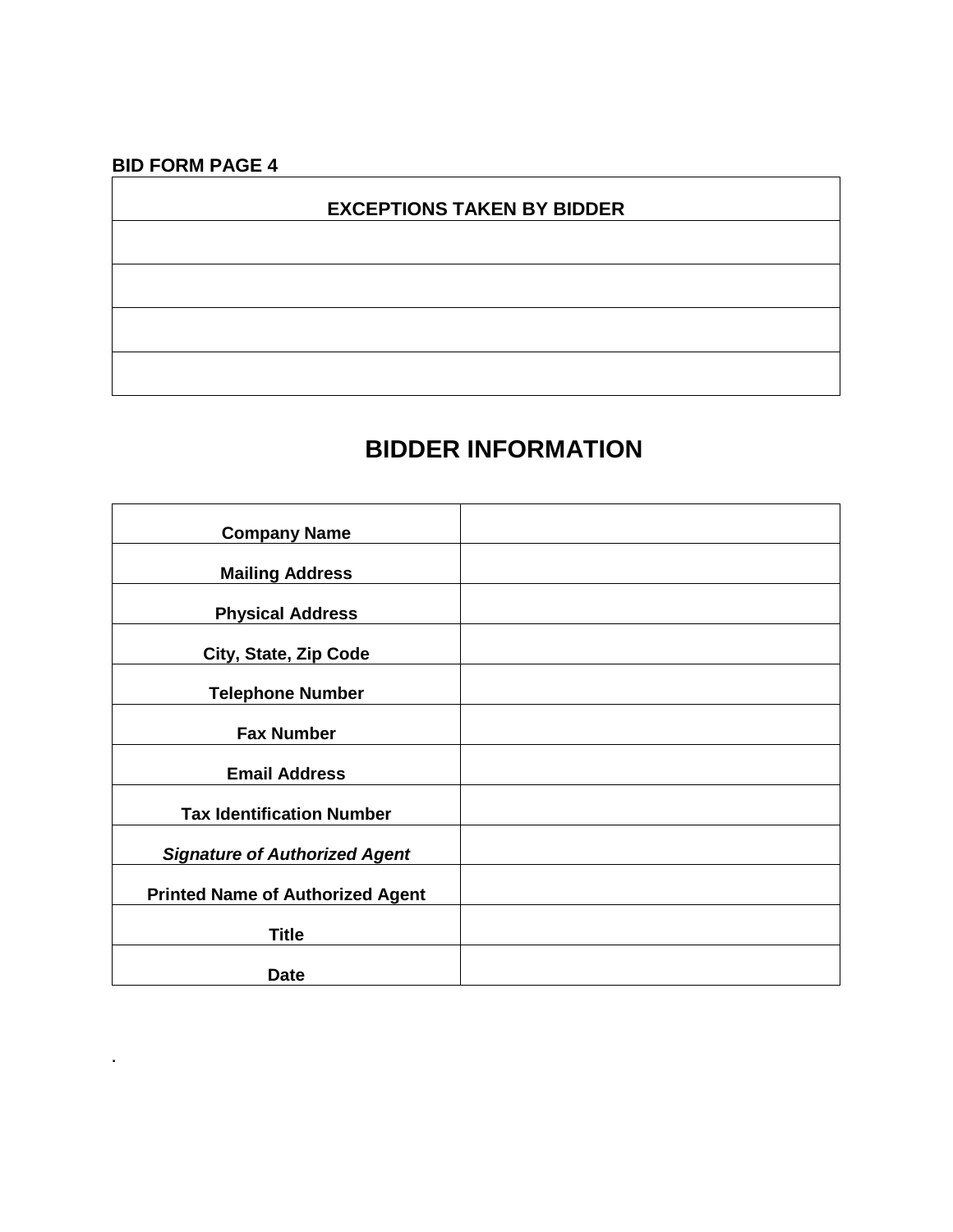

#### CREDIT CHECK AUTHORIZATION

The City is required to determine whether a bidder who may be awarded a contract is financially responsible. The City may run a credit check on the potential contractor before award of the contract. Please complete the following information and submit with your bid.

Company Name: \_\_\_\_\_\_\_\_\_\_\_\_\_\_\_\_\_\_\_\_\_\_\_\_\_\_\_\_\_\_\_\_\_\_\_\_\_\_\_\_\_\_\_\_\_\_\_\_\_\_

Street Address: \_\_\_\_\_\_\_\_\_\_\_\_\_\_\_\_\_\_\_\_\_\_\_\_\_\_\_\_\_\_\_\_\_\_\_\_\_\_\_\_\_\_\_\_\_\_\_\_\_\_\_

Mailing Address: \_\_\_\_\_\_\_\_\_\_\_\_\_\_\_\_\_\_\_\_\_\_\_\_\_\_\_\_\_\_\_\_\_\_\_\_\_\_\_\_\_\_\_\_\_\_\_\_\_\_

Tax Identification Number: \_\_\_\_\_\_\_\_\_\_\_\_\_\_\_\_\_\_\_\_\_\_\_\_\_\_\_\_\_\_\_\_\_\_\_\_\_\_\_\_\_\_

I hereby authorize the City of Kingsville or credit bureau or other investigative agency employed by the City of Kingsville to investigate my credit history and financial responsibility.

Authorized signature:  $\blacksquare$ 

Title:  $\blacksquare$ 

Date: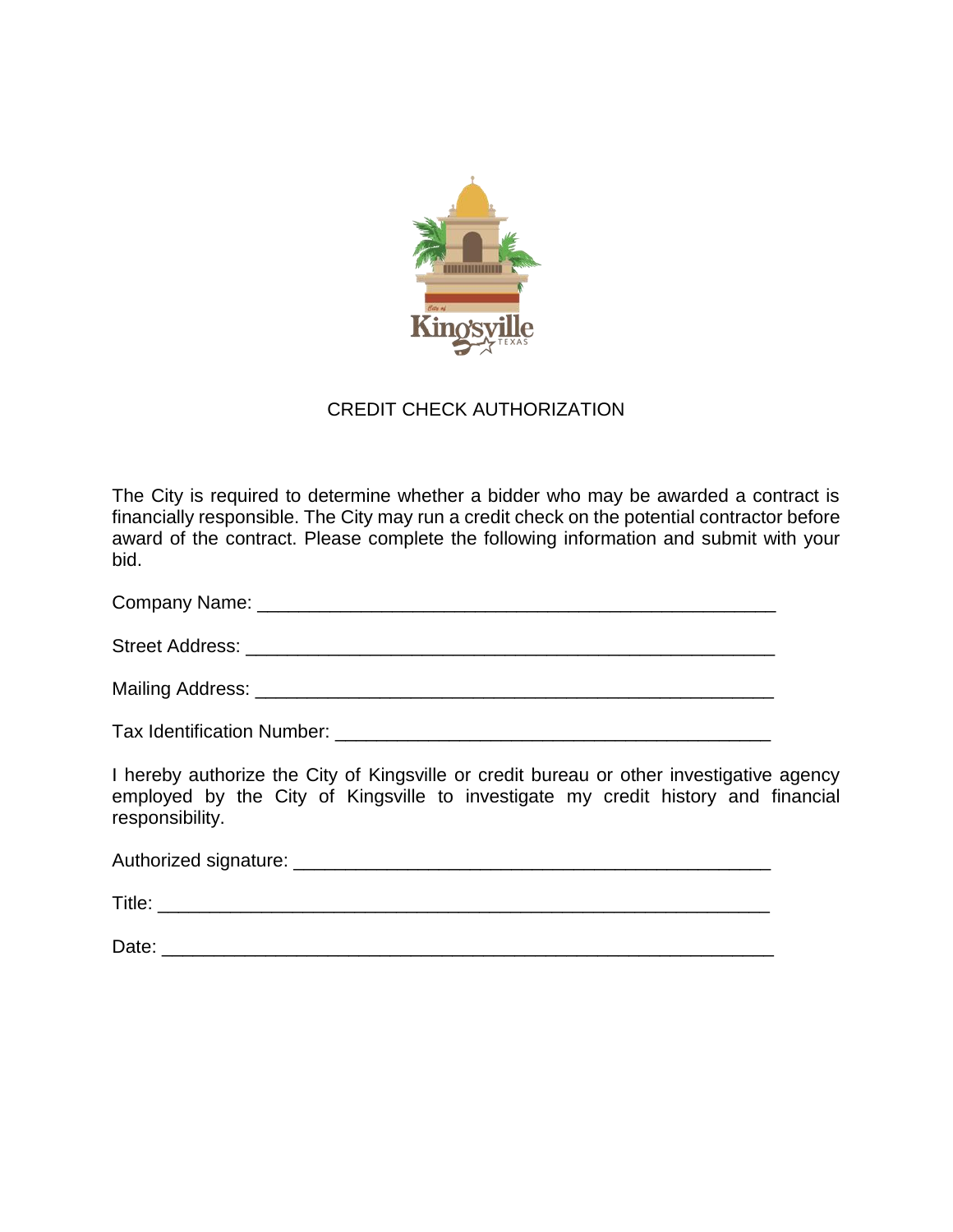#### *SAMPLE* **CITY OF KINGSVILLE SERVICES AGREEMENT**

#### **STATE OF TEXAS ' Description of Services:**

#### **COUNTY OF KLEBERG '**

**Date**: \_\_\_\_\_\_\_\_\_\_\_\_\_\_\_\_

This Agreement is made and entered into by and between **\_\_\_\_\_\_\_\_\_\_\_\_,** ("Company") and the City of Kingsville, Texas ("City"), a Texas home rule City, acting by and through its duly authorized agent, Jesús Garza, City Manager, who agree as follows:

#### 1. SCOPE OF AGREEMENT

This Agreement incorporates the terms of Company's Proposal dated **Example 2**, attached hereto and incorporated herein for all purposes as Attachment "A." In the event of a conflict among the terms of this Agreement and the attachment, the term most favorable to the City, in City's sole discretion, shall control.

#### 2. TERM OF AGREEMENT; TERMINATION

2.1. This Agreement shall be effective upon proper execution by the City. It shall be effective from \_\_\_\_\_\_\_\_\_\_\_\_\_\_, through \_\_\_\_\_\_\_\_\_\_\_\_\_\_\_\_\_and renewable annually. The City reserves the right to withdraw from the Agreement immediately if its governing body fails to appropriate funds necessary for the satisfaction of its contractual obligations.

2.2 The City reserves the right to enforce the performance of this Agreement in any manner prescribed by law or deemed to be in the best interest of the City in the event of breach or default of any provision of this Agreement, including immediate termination of this Agreement.

#### 3. ENTIRE AGREEMENT

This Agreement consists of the contract agreement, the Invitation to Bid, and the Bid submitted by the Company.

#### 4. ASSIGNMENT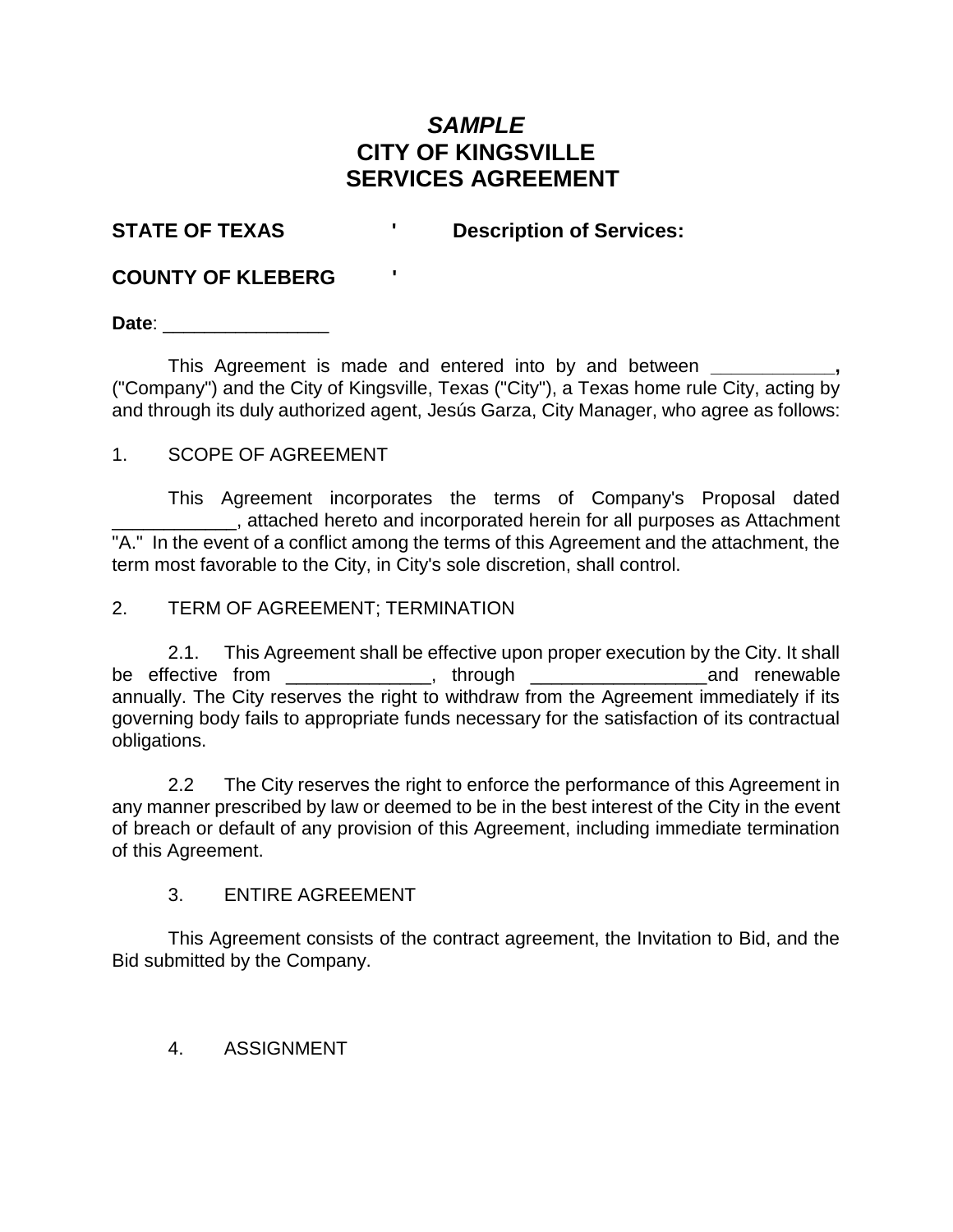Company shall not assign or subcontract its obligations under this Agreement without the prior written consent of the City.

#### *5. INDEMNITY*

*It is agreed for all purposes hereunder, that Company is and shall be an independent contractor and shall not, with respect to their acts or omissions be deemed an agent or employee of City.*

*The indemnity obligations herein shall survive the termination of the contract for any reason and shall survive the completion of the work on the project.*

*Company agrees to indemnify and hold harmless and defend City, its officers, agents and employees, from and against liability for any and all claims, liens, suits, demands and/or actions for damages, injuries to persons (including death), property damage (including loss of use), and expenses, including court costs, attorneys' fees, expert witnesses' fees, trial consultants' fees, and other reasonable costs arising out of or resulting from Company's work and/or activities conducted in connection with or incidental to this Contract and from any liability arising out of or resulting from the intentional acts or negligence or breach of any obligation under this Agreement, including all such causes of action based upon the negligent or intentional acts or omissions of Company, including but not limited to its officers, agents, employees, subcontractors, licensees, invitees, and other persons. Company shall procure contractual liability insurance covering its obligations in this section.*

*Company further agrees that it shall at all times exercise reasonable precautions on behalf of, and be solely responsible for, the safety of its officers, agents, employees, subcontractors, licensees, invitees and other persons, as well as their property, while in the vicinity where the improvements are being made. It is expressly understood and agreed that City shall not be liable or responsible for the negligence of Company, including but not limited to its officers, agents, employees, subcontractors, licensees, invitees, and other persons.*

*It is further agreed with respect to the above indemnity, that City and Company will provide the other prompt and timely notice of any event covered which in any way, directly or indirectly, contingently or otherwise, affects or might affect Company or City, and City shall have the right to compromise and defend the same to the extent of its own interests.*

#### 6. INSURANCE

#### 6.1 AMOUNTS OF INSURANCE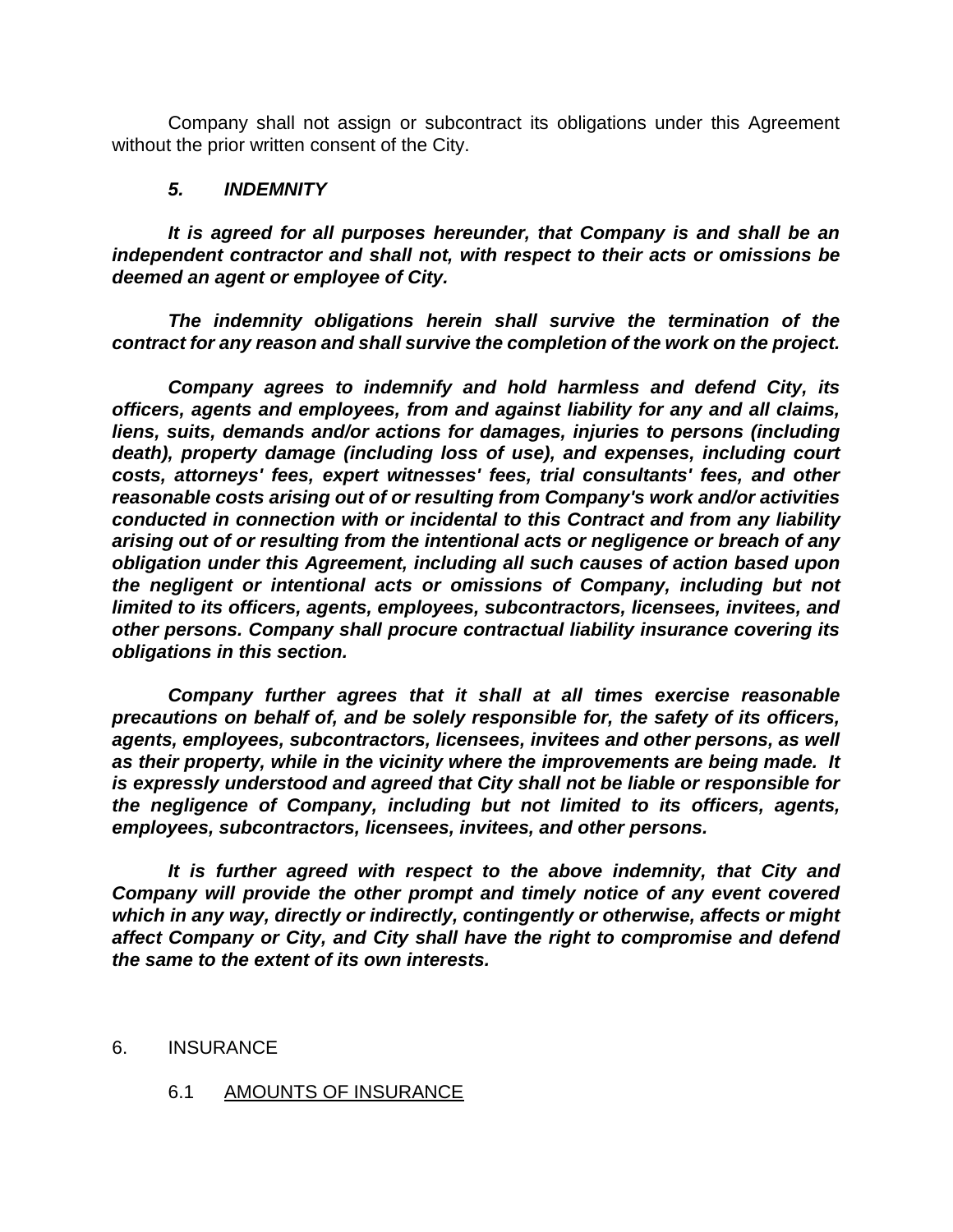Company agrees to provide and to maintain the following types and amounts of insurance, for the term of this Contract:

|     |                            | TYPE                                                                                                                                                                                                                                                            | <b>AMOUNT</b>                                                                                                                          |
|-----|----------------------------|-----------------------------------------------------------------------------------------------------------------------------------------------------------------------------------------------------------------------------------------------------------------|----------------------------------------------------------------------------------------------------------------------------------------|
| (a) |                            | Workers Compensation (where required<br>by State law)                                                                                                                                                                                                           | Statutory                                                                                                                              |
|     |                            | <b>Employer's Liability</b>                                                                                                                                                                                                                                     | \$100,000 per occurrence                                                                                                               |
| (b) | 1.<br>2.<br>3.<br>4.<br>5. | Commercial (Public) Liability,<br>including but not limited to:<br>Premises/Operations<br><b>Independent Contractors</b><br>Personal Injury<br><b>Products/Completed Operations</b><br><b>Contractual Liability</b><br>(insuring above indemnity<br>provisions) | <b>Combined Single Limit for</b><br>Bodily Injury and<br><b>Property Damage</b><br>\$1,000,000 per occurrence<br>\$2,000,000 aggregate |
| (c) |                            | Comprehensive Automobile Liability -<br>to include coverage for:                                                                                                                                                                                                |                                                                                                                                        |
|     | 1.                         | <b>Owned/Leased Automobiles</b>                                                                                                                                                                                                                                 | <b>Combined Single Limit for</b>                                                                                                       |

- 
- 
- 

2. Non-owned Automobiles Bodily Injury and Property 3. Hired Cars Damage: \$1,000,000 per

occurrence

#### 6.2 OTHER INSURANCE REQUIREMENTS

Company understands that it is its sole responsibility to provide the required Certificates and that failure to timely comply with the requirements of this article shall be a cause for termination of this Contract.

Insurance required herein shall be issued by a company or companies of sound and adequate financial responsibility and authorized to do business in the State of Texas. All policies shall be subject to examination and approval by the City Attorney's Office for their adequacy as to form, content, form of protection, and providing company.

Insurance required by this Contract for the City as additional insured shall be primary insurance and not contributing with any other insurance available to City, under any third party liability policy.

Company further agrees that with respect to the above required liability insurances, the City shall: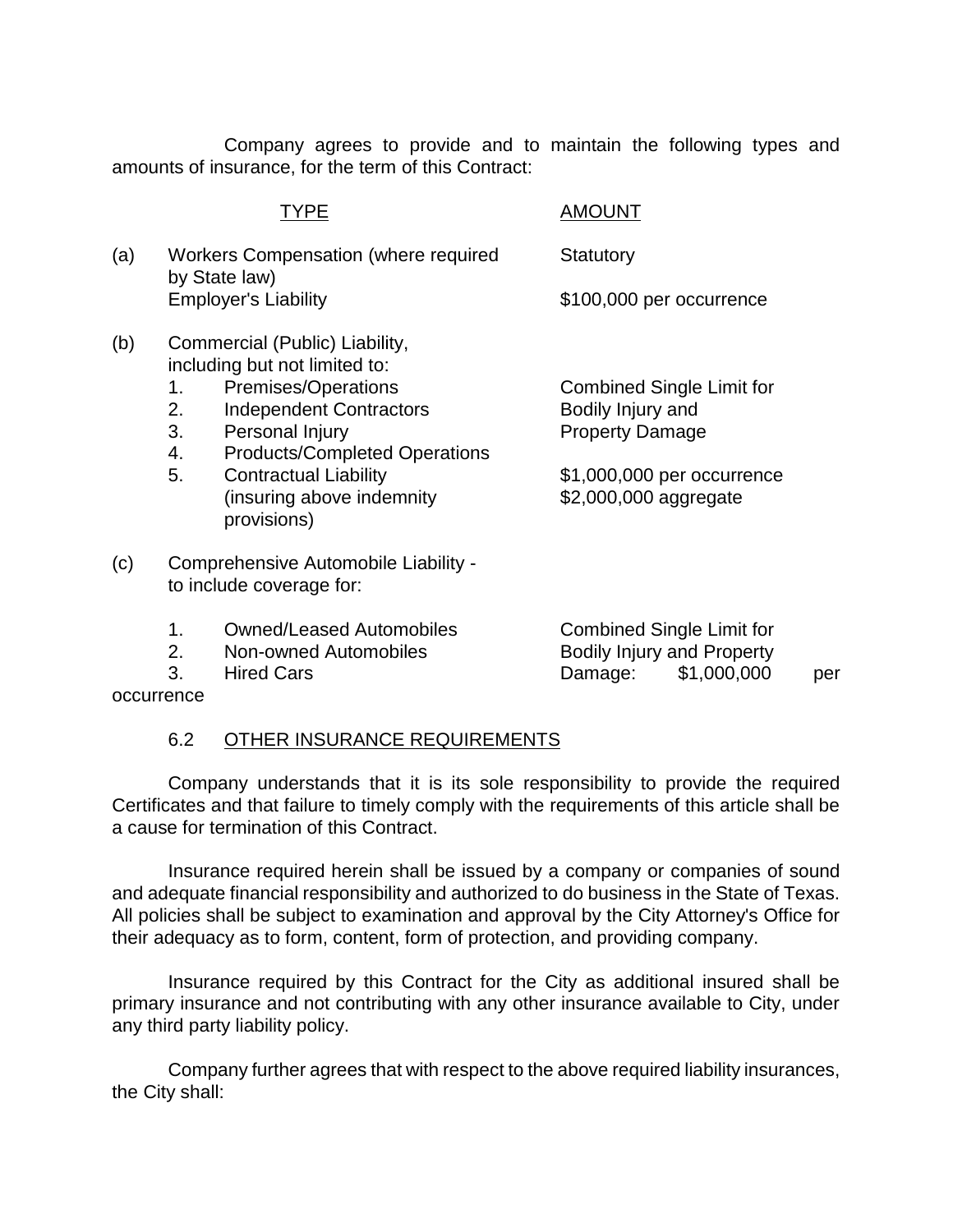#### *(a) Be named as additional insured.*

- (b) Be provided with a waiver of subrogation, in favor of the City.
- (c) Be provided with **30 days** advance written notice of cancellation, nonrenewal, or reduction in coverage (all "endeavor to" and similar language of reservation stricken from cancellation section of certificate).
- (d) Prior to execution of this Agreement, be provided through the office of the City Risk Management with either their original Certificate of Insurance of their insurance policy evidencing the above requirements.

The insurance requirements set out in this section are independent from all other obligations of Company under this Agreement and apply whether or not required by any other provision of this Agreement.

#### 7. PAYMENT AND PERFORMANCE

Payment for services described in this agreement are to be made as follows: Payment is due timely according to the Texas Prompt Payment Act, Chapter 2251 of the Texas Government Code, or as subsequently amended.

#### 8. VENUE; RECOVERY OF FEES; DISPUTE RESOLUTION; CHOICE OF LAW

Any suit or claim or cause of action regarding this Agreement shall be brought in Kleberg County, Texas, as the choice or venue and jurisdiction and site of performance by the parties. The prevailing party in such an action may recover reasonable costs, including costs of court, attorney's fees, expert witnesses' fees, and trial consultants' fee. The parties are encouraged to enter into mediation should a dispute arise during the term of this Agreement, the costs being shared equally by the parties. The parties further agree that the law of the State of Texas shall govern any interpretation of the terms of this Agreement.

#### 9. ETHICAL CERTIFICATION

Company certifies that neither it nor any of its agents or employees have or will offer or accept gifts or anything of value, or enter into any business arrangement, with any employee, official, or agent of the City.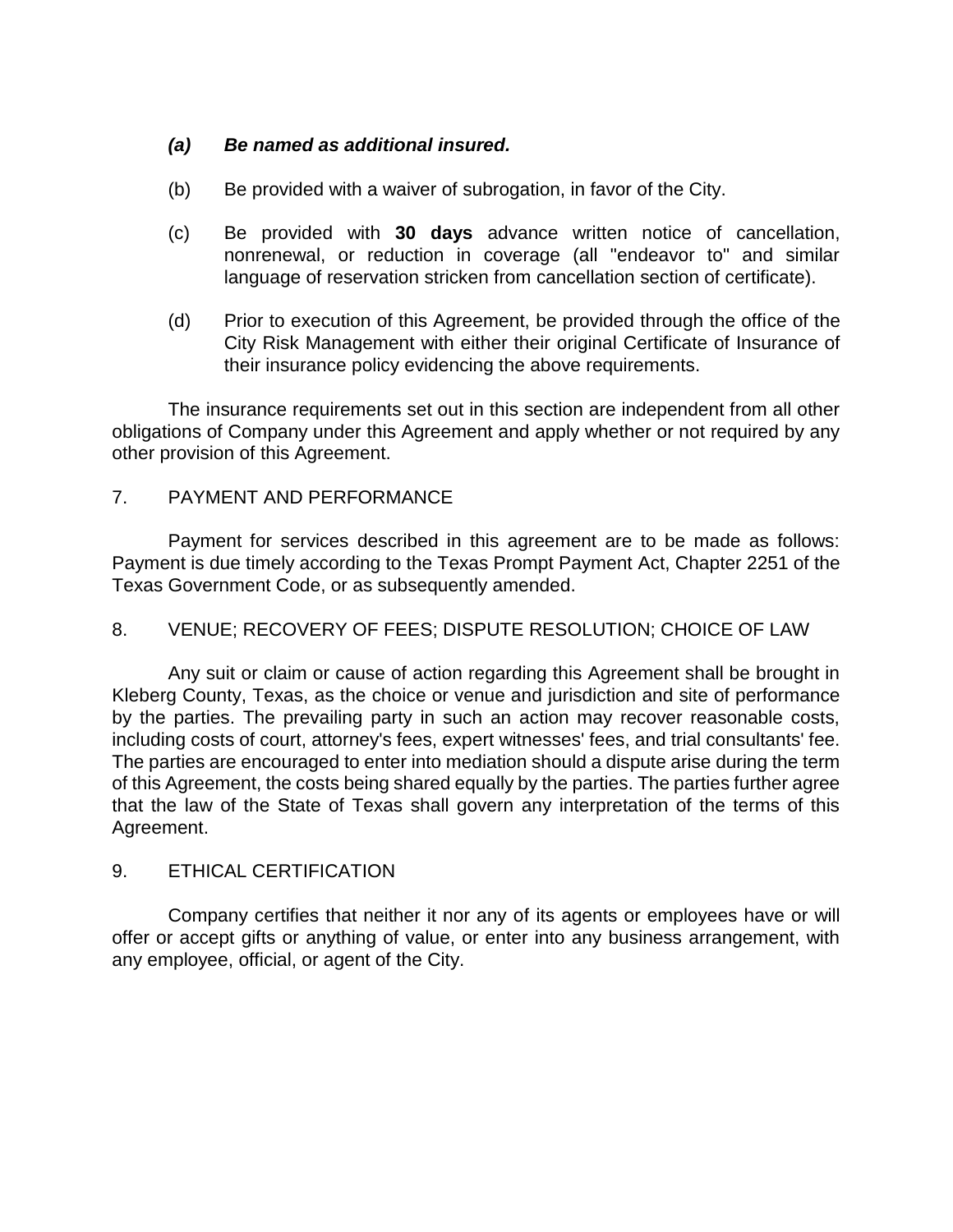## **EXHIBIT A**

## **Bulk Tank Information**

| <b>Tank Location</b>                | <b>Current</b><br><b>Fuel Type</b> | Tank<br><b>Type</b> | <b>Tank</b><br><b>Size</b> | Approximate<br><b>Annual</b><br><b>Usage</b> |  |
|-------------------------------------|------------------------------------|---------------------|----------------------------|----------------------------------------------|--|
| Diesel #1<br>1300 E Corral          | <b>Diesel</b>                      | In.<br>Ground       | 6000<br>gallons            |                                              |  |
| Diesel #2<br>1300 E Corral          | <b>Diesel</b>                      | In.<br>Ground       | 6000<br>gallons            | 100,000                                      |  |
| <b>Gasoline #1</b><br>1300 E Corral | Unleaded                           | In.<br>Ground       | 6000<br>gallons            | 100,000                                      |  |

## **Small Tank Information**

| <b>Tank Location</b>                                | <b>Current</b>   | Tank            | Tank            | Approximate  |
|-----------------------------------------------------|------------------|-----------------|-----------------|--------------|
|                                                     | <b>Fuel Type</b> | <b>Type</b>     | <b>Size</b>     | <b>Usage</b> |
| Landfill #1                                         | Dyed             | Above           | 3000            | 30,000       |
| 348 E County Rd 2130                                | <b>Diesel</b>    | Ground          | gallons         |              |
| Landfill #2<br>348 E County Rd 2130                 | Unleaded         | Above<br>Ground | 500<br>gallons  | 3,000        |
| <b>Golf Course Tank #1</b><br><b>Golf Course Rd</b> | Unleaded         | Above<br>Ground | 500<br>gallons  | 3,600        |
| <b>Golf Course Tank #2</b>                          | Dyed             | Above           | 500             | 2,400        |
| Golf Course Rd                                      | <b>Diesel</b>    | Ground          | gallons         |              |
| <b>Parks Department</b><br>501 E. Escondido Rd      | Gasoline         | Above<br>Ground | 2000<br>gallons | 5,000        |